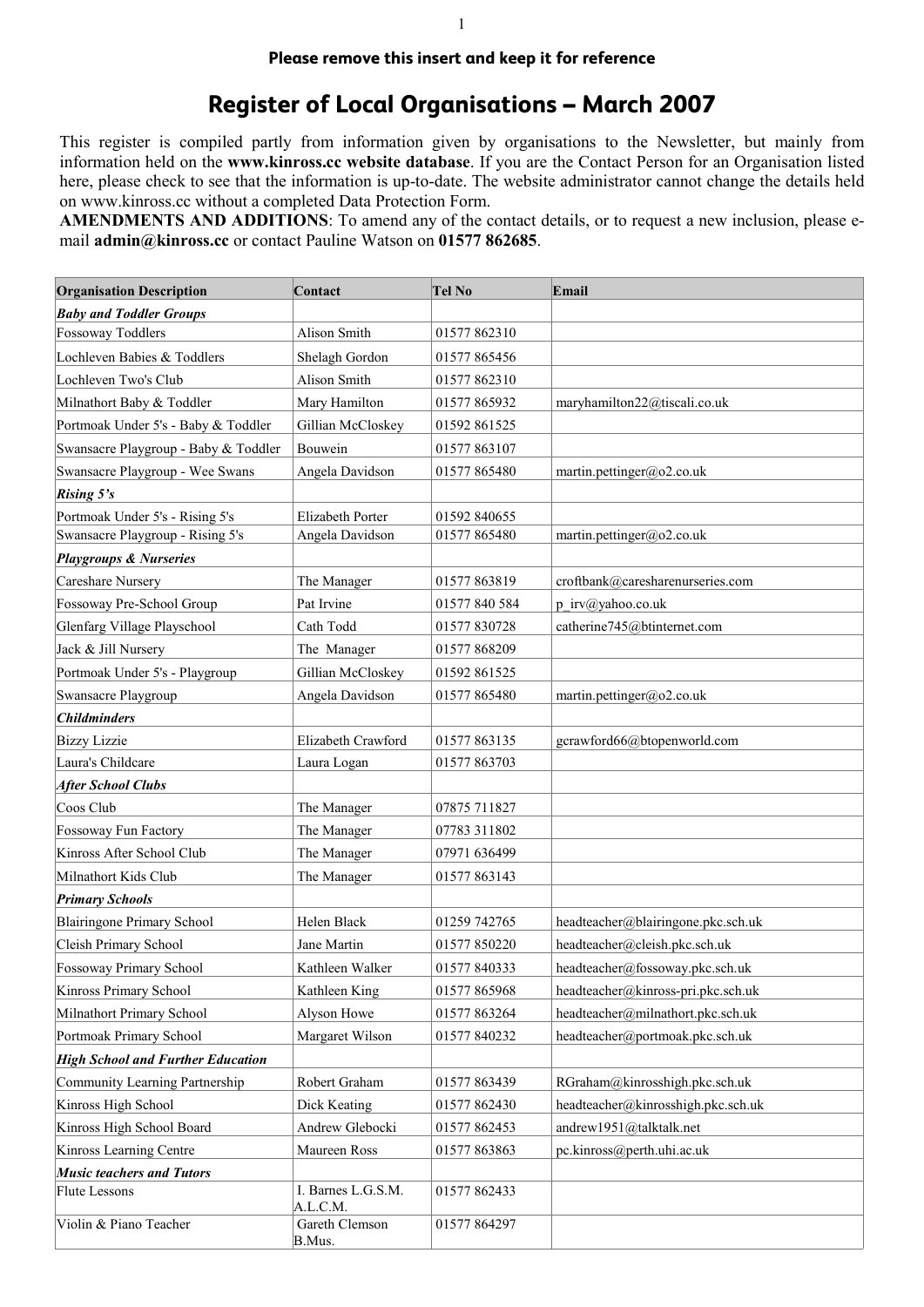| <b>Organisation Description</b>          | Contact                 | <b>Tel No</b> | Email                               |
|------------------------------------------|-------------------------|---------------|-------------------------------------|
| <b>Youth Groups</b>                      |                         |               |                                     |
| 1st Kinross Boys Brigade                 | David Munro             | 01577 862126  | dave@munro.eclipse.co.uk            |
| 1st Kinross Cubs                         | Helen Coldwell          | 01577 863262  | dale@creston.fsnet.co.uk            |
| 1st Kinross Scouts                       | Dale Coldwell           | 01577 863262  | dale@creston.fsnet.co.uk            |
| 3rd Kinross Cubs                         | Alison Wilson           | 01592 780123  |                                     |
| Army Cadet Force                         | David Shaw              | 07789777274   | kinrossacf@googlemail.com           |
| Crossfire                                | Ewan Cathcart           | 01577 861931  | bandb@burnbank-kinross.co.uk        |
| Duke of Edinburgh Award                  | Scott Peddie            | 01577 86430   | speddie@kinrosshigh.pkc.sch.uk      |
| Fossoway Youth Club                      | Mary Gillespie          | 01577 840 378 |                                     |
| Girl Guiding - Orwell District           | Linda Stewart           | 01577 864357  | mamastewart@hotmail.com             |
|                                          |                         |               |                                     |
| Girlguiding - Kinross-shire              | Margaret Spence         | 01577 863196  | spence margaret@hotmail.com         |
| Kinross Youth Enquiry Service            | Angie Bayne             | 01577 863439  | abayne@kinrosshigh.pkc.sch.uk       |
| Space                                    | Peter Flounders         | 01577 863509  | bookings@millbridgehall.org         |
| The Web Project                          | Paula Moore             | 01577 861608  | paula.moore@btconnect.com           |
| <b>Music &amp; Drama</b>                 |                         |               |                                     |
| Helen O'Grady Drama Academy              | Barbara Brett           | 01382 330052  | dozyyona@btinternet.com             |
| Kinross & District Pipe Band             | Nigel Kellet            | 01577 863738  | nigel.pipes@kinross-pipe-band.co.uk |
| Loch Leven Diamonds (Majorettes)         | Morag Stobbie           | 01738 626 985 | mstobbie@hotmail.co.uk              |
| Loch Leven Players                       | <b>Bruce Nelson</b>     | 01577 861536  | bruce.nelson@virgin.net             |
| Musical Theartre for Kinross-shire Youth | Lynn Caldwell           | 01577 863271  | lynnbcaldwell@aol.com               |
| Orwell Dramatic Society                  | Jim Lamont              | 01577 862331  | pindico@aol.com                     |
| Portmoak Film Society                    | <b>Stuart MacKenzie</b> | 01592 840638  | stuart@jsceramics.co.uk             |
|                                          |                         |               |                                     |
| The Smiddy Singers                       | Chrisie Renton          | 01577 864384  |                                     |
| Art                                      |                         |               |                                     |
| Kinross & District Art Club              | John Green              | 01577 864391  | g4vug@tesco.net                     |
| Kinross Camera Club                      | Ian Thorogood           | 01738 813363  | info@kinrosscameraclub.org          |
| Kinross Floral Art Club                  | Christina Rodger        | 01577 863785  | christina.rodger@virgin.net         |
| Powmill Quilters                         | Elsie Johnston          | 01577 840 330 |                                     |
| <b>Charity Groups</b>                    |                         |               |                                     |
| Children 1st - Kinross Action Group      | Bridie Graham           | 01577 862070  | donaldgraham@hotmail.com            |
| Common Grounds                           | Linda Freeman           | 01577 865045  | billywhiz3.freeman@virgin.net       |
| Inner Wheel of Kinross & District        | Alison Reid             | 01592 204 645 | davidalison.reid@virgin.net         |
| Kinross Primary School PTA               | Katharine Douglas       | 07801 678318  | katharine@zx7RR.demon.co.uk         |
| Kinross-shire 41 Club                    | Chris Willsher          | 01577 864110  | chris@chriswillsher.co.uk           |
| Rotary Club of Kinross & District        | David Reid              | 01592 204645  | davidalison.reid@virgin.net         |
| <b>Church / Religious Group</b>          |                         |               |                                     |
| Alpha Course                             | Alisdair Stewart        | 01577 862262  | alisdairstewart@yahoo.com           |
| Cleish Parish Church                     | Joanne Finlay           | 01577 850231  |                                     |
| Fossoway Parish Church                   | Rev Joanne Finlay       | 01577 850231  | joanne.finlay196@btinternet.com     |
| Gospel Hall, Kinross                     | Colin Hutchison         | 07711 145600  |                                     |
| Kinross Christian Fellowship             | Peter Flounders         | 01577 863509  | bookings@millbridgehall.org         |
| Kinross Parish Church                    | Rev John Munro          | 01577 862952  | kinrossparishchurch@btinternetcom   |
| Kinross-shire Churches Together          | John Getley             | 01383 830 353 |                                     |
| Orwell and Portmoak Parish Church        | Rev Robert Pickles      | 01577 863461  | robert.pickles1@btopenworld.com     |
| St. Paul's Episcopal Church              | Rev Marion Keston       | 01577 866834  | info@stpauls-kinross.co.uk          |
| St.James Roman Catholic Church           | Fr Kenneth McCaffrey    | 01577 863329  | ken.mccaffrey@btopenworld.com       |
| St. James Prayer Group                   | Maria Bartlett          | 01577 862769  | maria@bartlettelectrical.com        |
| Community                                |                         |               |                                     |
| Fairtrade Steering Group (Kinross-shire) | Patricia Payne          | 01577 862715  |                                     |
| Friends of Kirkgate Park                 | Susan Bathgate          | 01577 864742  | susan@friendsofkirkgatepark.co.uk   |
| Friends of Rural Kinross-shire           | David Greig             | 01577 840 200 | taynuiltfork@aol.com                |
| K.V.G. & Rural Outreach Scheme           | Morna Calcot            | 01577 862165  | morna.kay1@btopenworld.com          |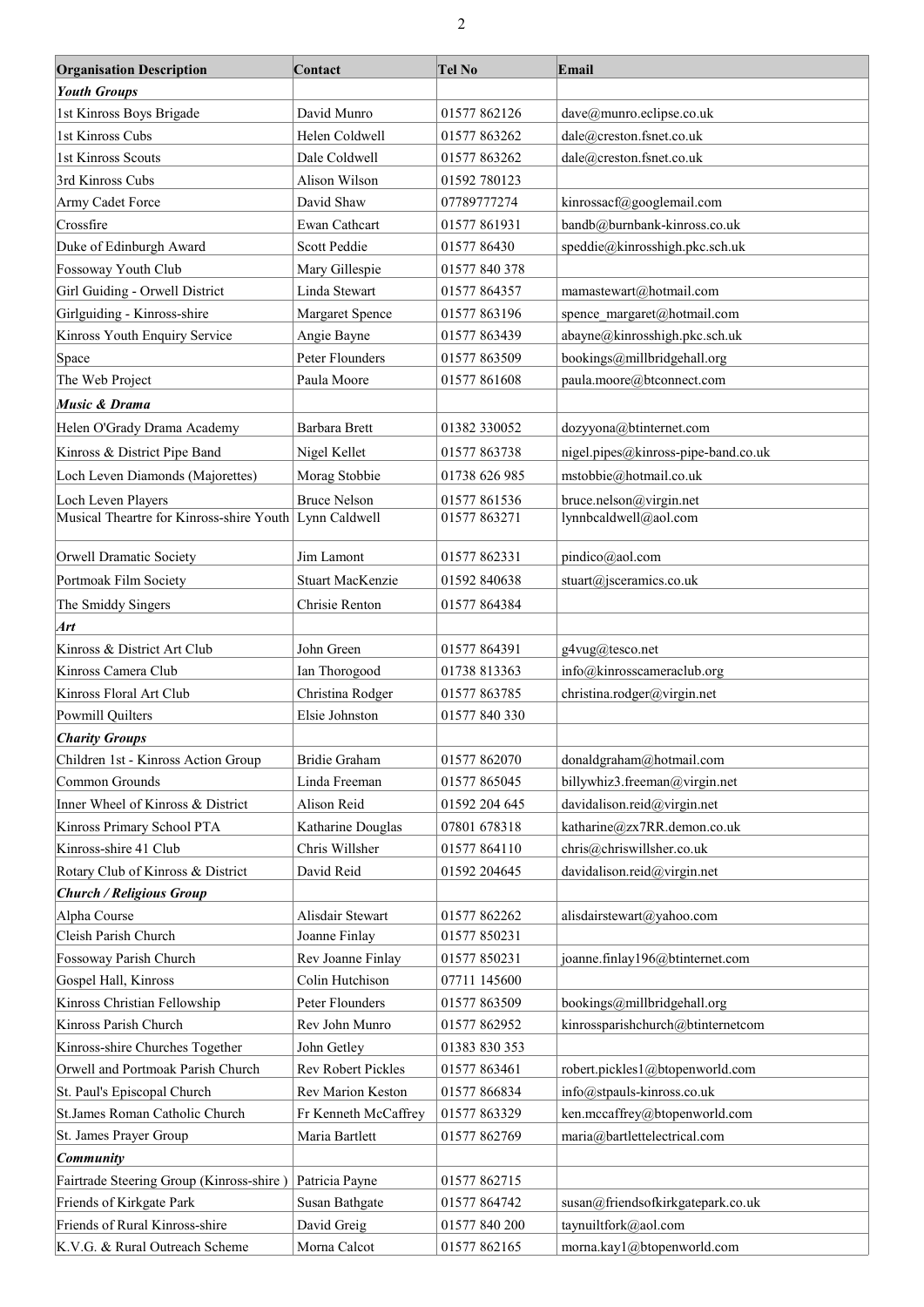| <b>Organisation Description</b>                      | Contact                           | <b>Tel No</b>                 | Email                                                         |
|------------------------------------------------------|-----------------------------------|-------------------------------|---------------------------------------------------------------|
| <b>Community (continued)</b>                         |                                   |                               |                                                               |
| Kinross-shire Partnership                            | Pauline Watson                    | 01577 862685                  | pauline@thegreyhouse.co.uk                                    |
| Kinross-shire Tourism Group                          | Ewan Cathcart                     | 01577 861931                  | bandb@burnbank-kinross.co.uk                                  |
| Loch Leven Leisure Users Group                       | David Payne                       | 01577 862715                  |                                                               |
| Perth & Kinross Public Partnership<br>(Health) Group | <b>Allyson Angus</b>              | 01382 425 663                 | allyson, angus@thb.scot.nhs.uk                                |
| Portmoak Festival Committee                          | Pat Shanks                        | 01592 840 204                 |                                                               |
| <b>Ross 2000</b>                                     | Pauline Watson                    | 01577 862685                  | www.portmoakfestival.org.uk/<br>pauline@thegreyhouse.co.uk    |
| Round Table                                          | Ian Fairbairn                     |                               | ianfairbairn@lineone.net                                      |
| Save NHS Dentistry - Kinross Group                   | Felicity Garvie                   | 07979 418105                  | f.sgarvie@talk21.com                                          |
| <b>TRACKS</b>                                        | Janet Croft                       | 01592 840825<br>01577 864105  | janetcroft@btinternet.com                                     |
| website sub committee                                | Pauline Watson                    | 01577 862685                  | pauline@thegreyhouse.co.uk                                    |
| <b>Community Councils</b>                            |                                   |                               |                                                               |
| Cleish & Blairadam Community Council                 | Margaret Traylor                  | 01383 830059                  | prvtraylor@ukonline.co.uk                                     |
|                                                      | Celia Danks                       | 01259 742633                  | celia@dawsholm.demon.co.uk                                    |
| Fossoway Community Council                           | Eileen Thomas                     | 01577 863714                  |                                                               |
| Kinross Community Council                            |                                   |                               | kcc@macthomas.org.uk<br>joseph.giacopazzi@btopenworld.com     |
| Milnathort Community Council                         | Joseph Giacopazzi                 | 01577 864025                  |                                                               |
| Portmoak Community Council                           | Alistair Smith                    | 01592 840 215                 | www.portmoak.co.uk                                            |
| <b>Gardening and Agriculture</b>                     |                                   |                               |                                                               |
| Kinross in Bloom                                     | David Cuthbert                    | 01577 861001                  | dave@nimblepages.co.uk                                        |
| Kinross Potager Garden                               | Barbara Graham                    | 01577 865238                  | barbara.graham@which.net                                      |
| Kinross-shire Agricultural Society                   | Mary Morgan                       | 01592 840 030                 | belmonte70@aol.com                                            |
| Kinross-shire Community Garden Group                 | John Porter                       | 01577 864758                  | porters@waitrose.com                                          |
| Milnathort in Bloom<br>Portmoak Community Woodland   | Graeme Stewart<br>Karen McDonnell | 01577 864357<br>01592 840 379 | graemehs@tiscali.co.uk<br>karen@mcdonnell1525.freeserve.co.uk |
| <b>Steering Group</b>                                |                                   |                               |                                                               |
| <b>Local Attractions</b>                             |                                   |                               |                                                               |
| <b>Burleigh Castle</b>                               | keyholder                         | 01577 863226                  | www.historic-scotland.gov.uk                                  |
| Loch Leven Leisure                                   |                                   | 01577 863368                  | www.liveactive.co.uk                                          |
| Loch Leven NNR                                       | Sarah Eaton                       | 01577 864439                  | www.snh.org.uk/scottish/taysclack/lochleven/<br>news.asp      |
| Vane Farm - RSPB                                     | Colin Shaw                        | 01577 862355                  | vane.farm@rspb.org.uk                                         |
| <b>Outdoor Activities</b>                            |                                   |                               |                                                               |
| RSPB Wildlife Explorers                              | Gordon Thomson                    | 01592 204 810                 | www.rspb.org.uk/scotland                                      |
| Social                                               |                                   |                               |                                                               |
| Kinross & District Probus Club                       | Ted Ball                          | 01592 840023                  | ted@portmoak.org.uk                                           |
| Kinross & District Town Twinning                     | Robin Lambie                      | 01577 830 295                 |                                                               |
| Assoc.                                               |                                   |                               |                                                               |
| Kinross Parish Church Guild                          | Chrisie Renton                    | 01577 864384                  |                                                               |
| Kinross-shire 50 Plus Club                           | Maureen Miller                    | 01592 840 694                 | jim.miller35@tiscali.co.uk                                    |
| Kinross-shire Historical Society                     | Robin Eadie                       | 01577 862129                  | robineadie3@yahoo.co.uk                                       |
| Milnathort Ladies Bridge Club                        | Dorothy Pollett                   | 01577 865698                  | dorothy@pollett.com                                           |
| <b>Sport</b>                                         |                                   |                               |                                                               |
| <b>Bishopshire Badminton Club</b>                    | John Nicol                        | 01592 840 573                 |                                                               |
| Canoe Club                                           | Ian Miller                        | 01577 862600                  |                                                               |
| Kinross & Ochil Ramblers                             | Karen Bernard                     | 01577 842246                  |                                                               |
| Kinross Colts U14 Football Club                      | Nigel Kellet                      | 01577 863738                  | nigel.pipes@kinross-pipe-band.co.uk                           |
| Kinross Cricket Club                                 | John Ross                         | 07740 785097                  | secretary@kinrosscc.co.uk                                     |
|                                                      | Ena Stevenson                     |                               | curling@green-hotel.com                                       |
| Kinross Curling School                               |                                   | 01577 863467                  |                                                               |
| Kinross Hockey Club                                  | Alan Dickie                       | 01577 864144                  | alanwdickie@aol.com                                           |
| Kinross Ladies Hockey Club                           | Morag Donaldson                   | 01577 863356                  | morag.donaldson@btinternet.com                                |
| Kinross Otters Amateur Swimming Club                 | Angela Wilcox                     | 01577 863368                  | angelawilcox@freenet.co.uk                                    |
| Kinross Road Runners                                 | Judith Dobson                     | 01577 840 519                 | jedobson@btinernet.com                                        |
| Kinross Rugby Football Club                          | Eric Titterington                 | 01577 861773                  | eric_titterington@hotmail.com                                 |
| Kinross Tai Chi/ Chi Kung Group                      | Russell Stewart                   | 01738 560 291                 | fionarussell80@hotmail.com                                    |
| Kinross Volleyball Club                              | David Munro                       | 01577 862126                  | dave@munro.eclipse.co.uk                                      |
| Milnathort Golf Club                                 | Kenny Dziennik                    | 01577 864069                  | milnathort.gc@btconnect.com                                   |